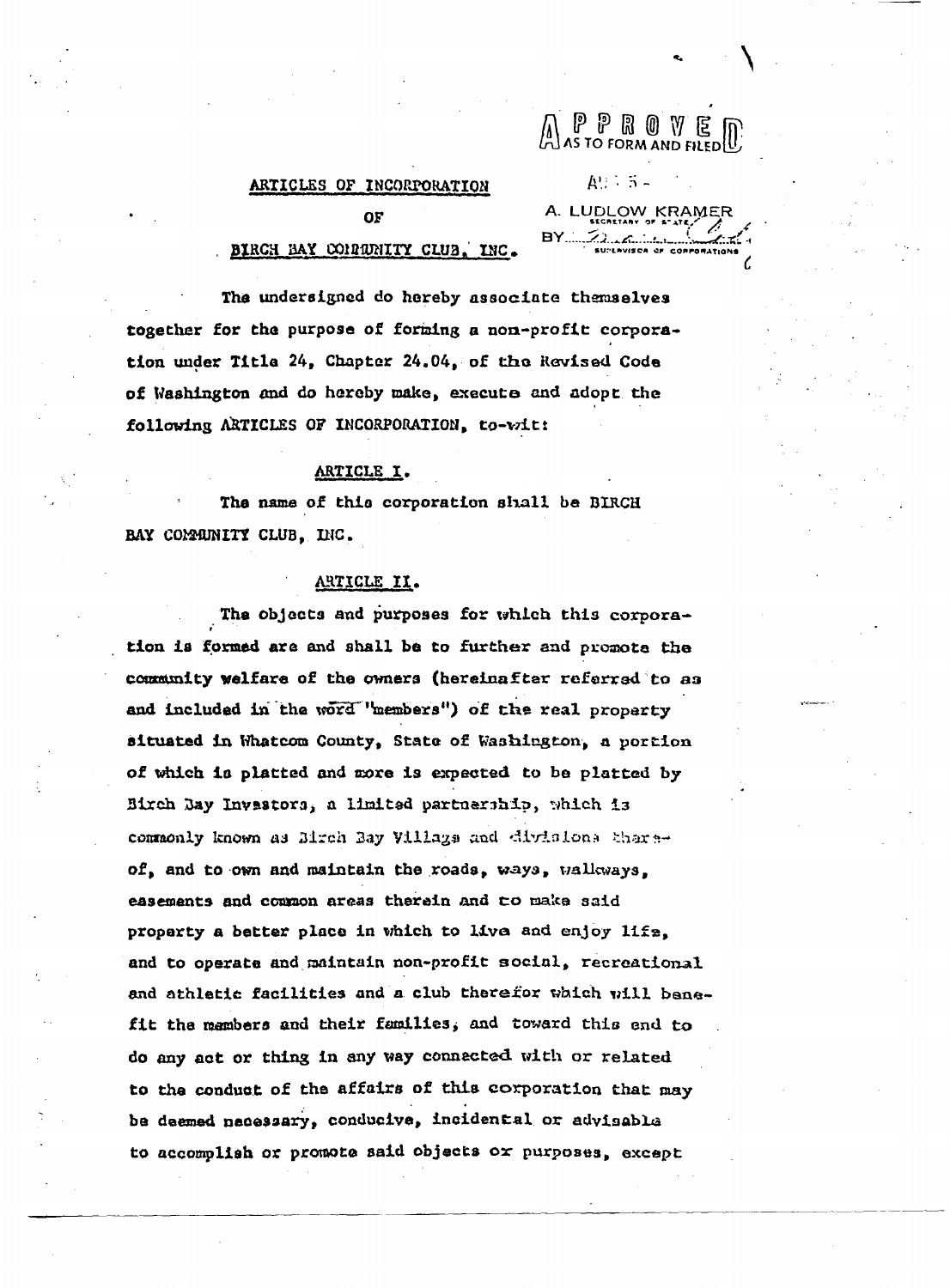carrying on a business, trade, avocation, or profession for profit, including but not limited to, any or all of. the following:

1. To acquire, recaive, hold, use, enjoy, operate, purchase, lease, exchange, grant, construct, improve, contract for, develop and otherwise acquire, deal in, secure, receive and utilize such property, real and personal, tangible and intangible, as may be necessary or convenient for carrying on said objects and purposes, and owning. operating, managing, controlling, maintaining, renting, leasing, improving, caring for, dealing in and with, using and holding, and selling, distributing, dedicating, and otherwise disposing of the same;

2. To loan, borrow, pledge, mortgage, hypothecate, raise money or otherwise contract indebtedness and give any form of obligation and security therefor, including, but not by way of limitation, the issuance of bonds, bills of exchange, promissory notes or other evidence of obligation, and securing same by any property or assets of the corporation;

3. To guarantee, purchase, acquire, hold, own, usa, mortzaga, pledga, sall or disposa of billa, notes, debentures, shares, bonds, securities, or other evidences of indebtedness of any and all kinds, including the shares of stock of other corporations; and

4. To provide utilities, park, playground, recreational, ingress and egress, transportation and hauling, regulatory, protective and any and all other types of services, facilities and improvements deemed useful, boneficial or helpful to the members, as well as,

-2.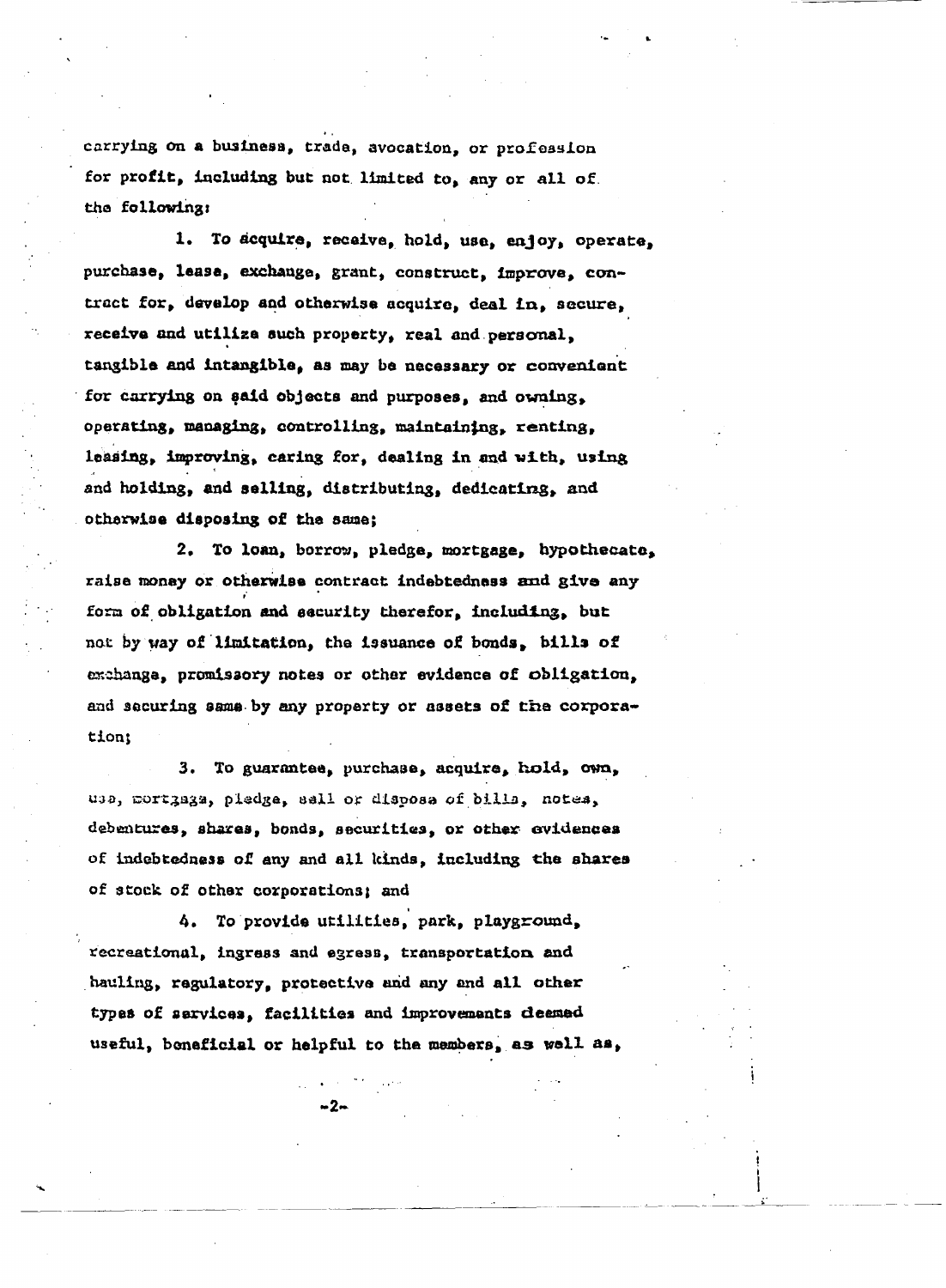without limitation by this mention, to accept, acquire. use, maintain and repair roads, ways, walkways, easement ways and common areas, to drain the same and any part of said real property; and

5. To enforce restrictions, conditions, liens. charges and covenants pertaining to said property and to exercise any rights, privileges or controls and perform any duties provided or delegated therein:

6. To fix, establish, levy, make and collect dues, charges and assessments upon lots in said Birch Bay Village for the common benefit of such lots, tracts or parcels as to utilities, roadways, property protection, drainage, landscaping, insurance, improvements and payment of taxes upon common property and for other purposes of furthering said objects and purposes of this corporation, and which dues, charges and assessments shall become liens upon said lots, tracts or parcels of said property, provided that the aforesaid shall not be in excess of the maximum amount which from time to time may be fixed by the By-laws of this corporation; that included in the aforssaid (but not limited by this mantion) shall be the right to collect assessments for road maintenance but such funds shall be kept in an account separate from and not transferable to other funds; and

7. To expend money collected by this corporation from assessments and charges, and other sums received, and to pay and discharge costs, expenses and obligations incurred by said corporation in carrying out any or all of the objects or purposes for which this corporation is formed; and

 $-3-$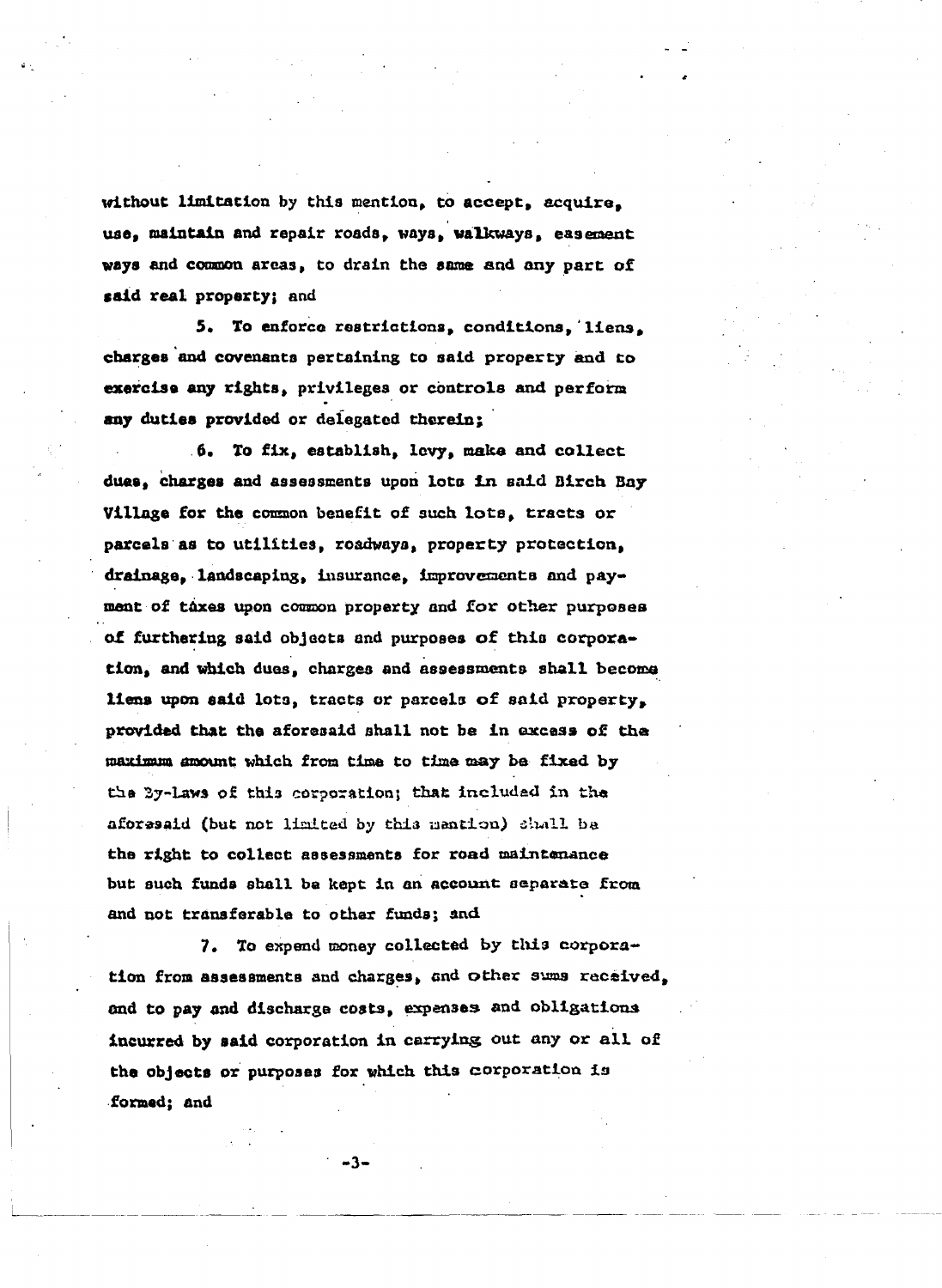8. To do any and all things that a corporation may lawfully do for the benefit of its members or the property of its members pursuant to said Title 24, R.C.W. 24.0

# ARTICLE III.

The location and post office address of the principal place of business of the corporation shall be 333 Taylor Avenue North, Scattle, Washington 93109.

# ARTICLE IV.

The duration of this corporation shall be perpatual from the date of the filing of these Articles.

#### ARTICLE V.

The incorporators are and shall be members of this corporation. Otherwise membership in this corporation shall be as determined by the By-Laws. The corporation shall have no capital stock and shares therein shall not be issued. The interest of each member, which shall be equal to that of every other member, shall be evidenced by a certificate of membership issued by the corporation under terms and qualifications to be fixed by its By-Laws. Failure to issue such certificate shall in no event affect the rights, privileges and liabilities of membership.

# ARTICLE VI.

This corporation shall be managed by a board of not less than three (3) nor more than nine (9) trustees, the mumber and election of which shall be fixed by the By-Laws. The Trustees to manage the affairs of this corporation at least two months and . until December 31, 1966, are:

 $-4-$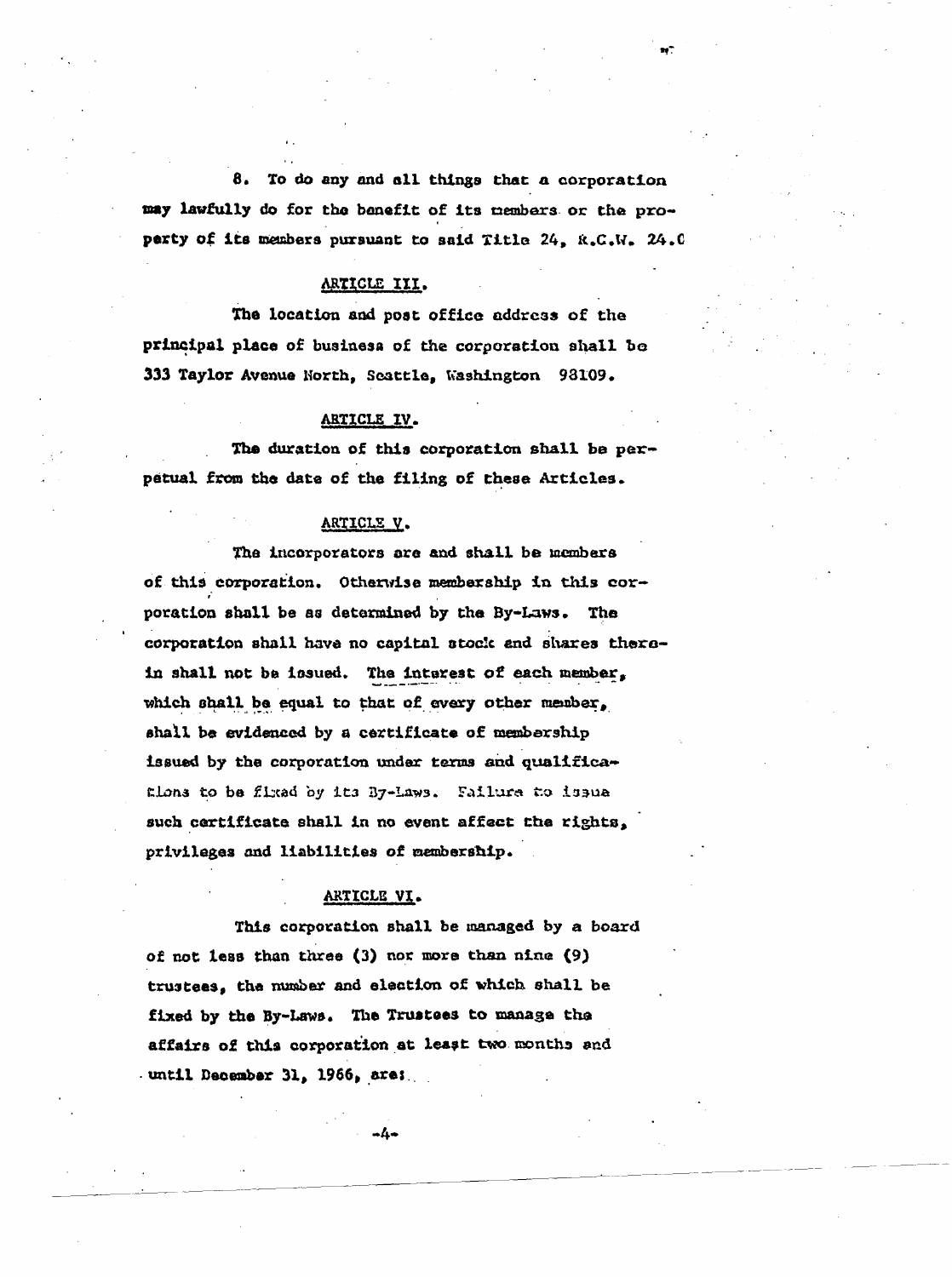Is Remark HOWARD G. RIDDELL. COLMAN KETTH  $\mu$ unknus تعص

IN WITNESS WHEREOF, the undersigned have caused these Articles to be executed at Seartle, Washington, on the  $4^{\omega}$  day of  $\omega_{\omega}$  $\frac{1}{2}$  1966. روسی سر در در INALIA CO Red cel

STATE OF WASHINGTON 83. COUNTY OF KING

On tais  $4^{th}$  day of *fuggest* 1966, before me, the undersigned, a Notary Public in and for the State of Washington, duly commissioned and swern parsonally appeared HUWARD G. RIDDELL, V. KEITH COLMAN, F. R. ARM-BRUSTER, J. O. JOHNSON and GEORGE LEEDY, to me known to be the individuals described in and who executed the foregoing instrument, and acknowledged to me that they signed and sealed the said instrument as their free and voluntary act and deed for the uses and purposes therein mentioned.

WITNESS my hand and official seal hereto affixed the day and year in this certificate above written.

-5-

NOTARY PUBLIC in and for the State of Washington, residing at Seattle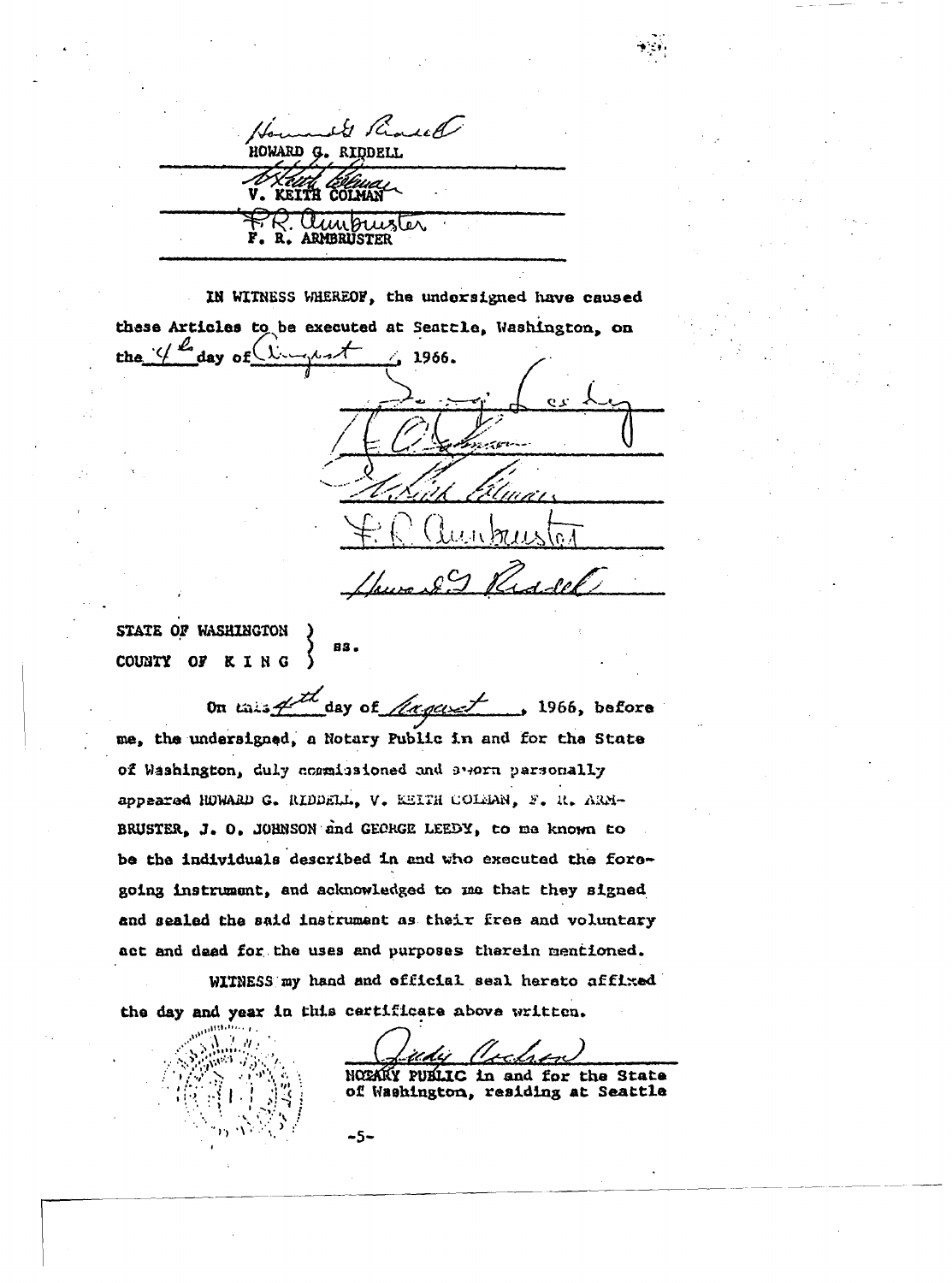

182994

FILE INCINBER

# STATE OF WASHINGTON DEPARTMENT OF STATE

I, A. LUDLOW KRAMER, Secretary of State of the State of Washington and custodian of its seal, hereby certify that

|                                                                     | <b>AMENDED</b>                 |                                 |                                                                                             |
|---------------------------------------------------------------------|--------------------------------|---------------------------------|---------------------------------------------------------------------------------------------|
|                                                                     | ARTICLES OF INCORPORATION      |                                 |                                                                                             |
|                                                                     |                                |                                 |                                                                                             |
|                                                                     | BIRCH BAY COMMUNITY CLUB, INC. |                                 |                                                                                             |
|                                                                     |                                |                                 | Seattle, Washington,                                                                        |
| (Changing name to BIRCH BAY VILLAGE COMMUNITY CLUB, INC.)           |                                |                                 |                                                                                             |
|                                                                     |                                |                                 |                                                                                             |
|                                                                     |                                |                                 |                                                                                             |
|                                                                     |                                |                                 |                                                                                             |
|                                                                     |                                |                                 |                                                                                             |
| were filed for record in this office at ______                      |                                | $8:00$ $A.m.$ on this date, and |                                                                                             |
| I further certify that such Articles remain on file in this office. |                                |                                 |                                                                                             |
|                                                                     |                                |                                 |                                                                                             |
|                                                                     |                                |                                 |                                                                                             |
|                                                                     |                                |                                 |                                                                                             |
|                                                                     |                                |                                 |                                                                                             |
|                                                                     |                                |                                 | In witness whereof I have signed and have<br>affixed the seal of the State of Washington to |
|                                                                     |                                |                                 | this certificate at Olympia, the State Capitol,                                             |
|                                                                     |                                | January 6, 1967                 |                                                                                             |
|                                                                     |                                |                                 |                                                                                             |

A. LUDLOW KRAMER SECRETARY OF STATE

**DOMESTIC**